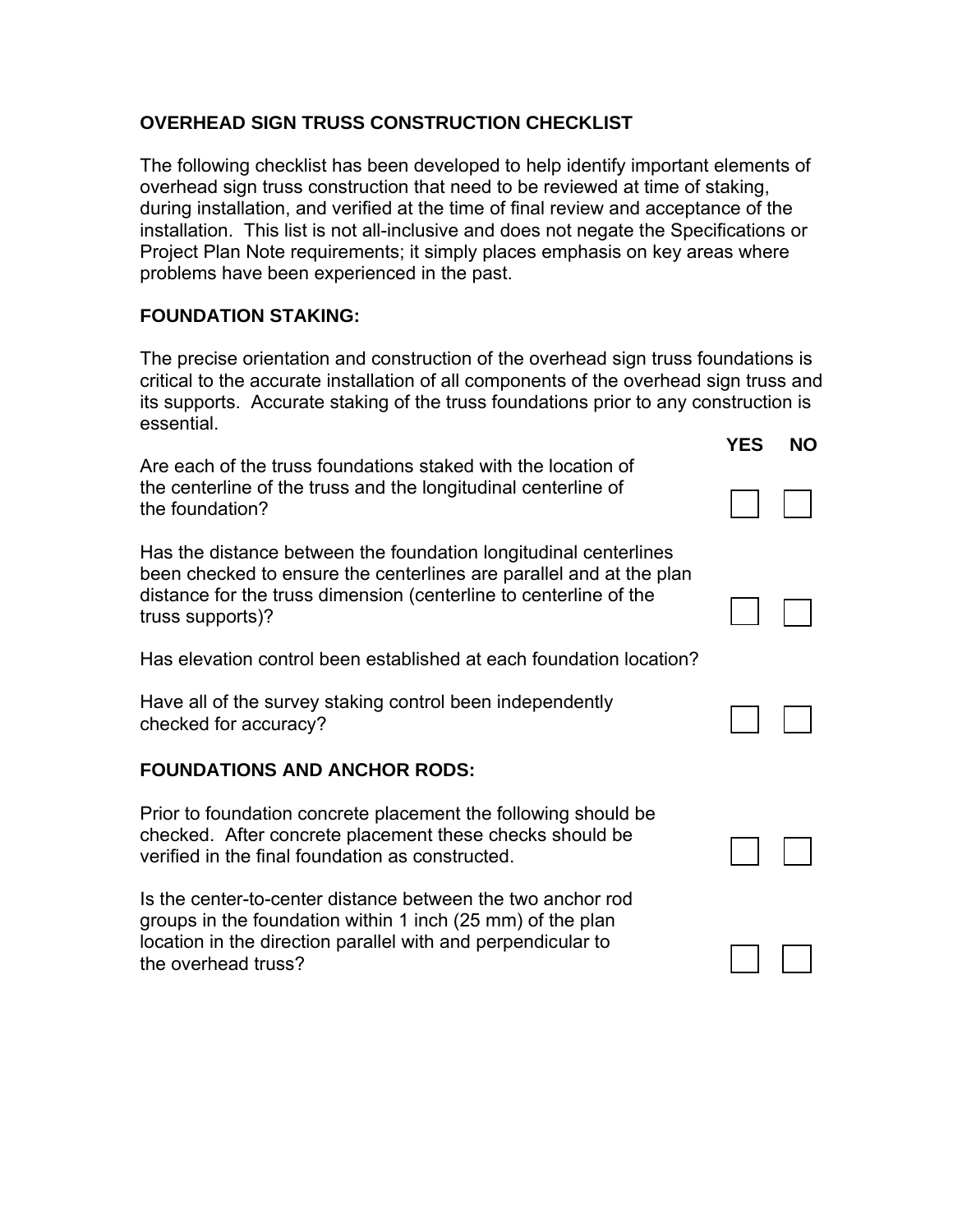|                                                                                                                                                                                                   | <b>YES</b> | <b>NO</b> |
|---------------------------------------------------------------------------------------------------------------------------------------------------------------------------------------------------|------------|-----------|
| Are the distances, along the length of the overhead truss,<br>between the centers of the front and rear anchor rod groups<br>of the two foundations within 1inch (25 mm) of each other?           |            |           |
| Is the elevation of the top of the foundation within 1 inch<br>(25 mm) of the plan elevation?                                                                                                     |            |           |
| Is the foundation concrete free of spalls, severe cracks<br>(wider than hairline), and damage near the anchor rod groups?                                                                         |            |           |
| Are the anchor rod groups located accurately by template or<br>other positive means with the centers of adjacent anchor rod<br>groups within 3/16 inch (5 mm) of the correct plan distance apart? |            |           |
| Are the anchor rods plumb within $\frac{1}{4}$ inch per foot<br>(6 mm per 300 mm) from vertical?                                                                                                  |            |           |
| Are the anchor rods set to project above the plan top of foundation<br>elevation within $\frac{1}{4}$ inch (6 mm) of plan specified projection?                                                   |            |           |
| <b>ALUMINUM AND STEEL COMPONENTS:</b>                                                                                                                                                             |            |           |
| Are truss components stored on level cribbing at the project site?                                                                                                                                |            |           |
| Are all welds free of cracks after installation?                                                                                                                                                  |            |           |
| Are all plates at splice connections for the overhead truss sections<br>in contact over at least three-quarters of the contact area?                                                              |            |           |
| Were nuts for bolted splices tightened to 200 ft-lb (270 N-m) torque<br>with jam nuts locked to snug tight?                                                                                       |            |           |
| Is the damper in place and secured with U-bolts and are the nuts<br>and jam nuts snug tight?                                                                                                      |            |           |
| Are the signs mounted with the correct number and orientation<br>of angle supports?                                                                                                               |            |           |
| Are all sign clips and U-bolt nuts snug tight with jam nuts locked<br>to snug tight?                                                                                                              |            |           |